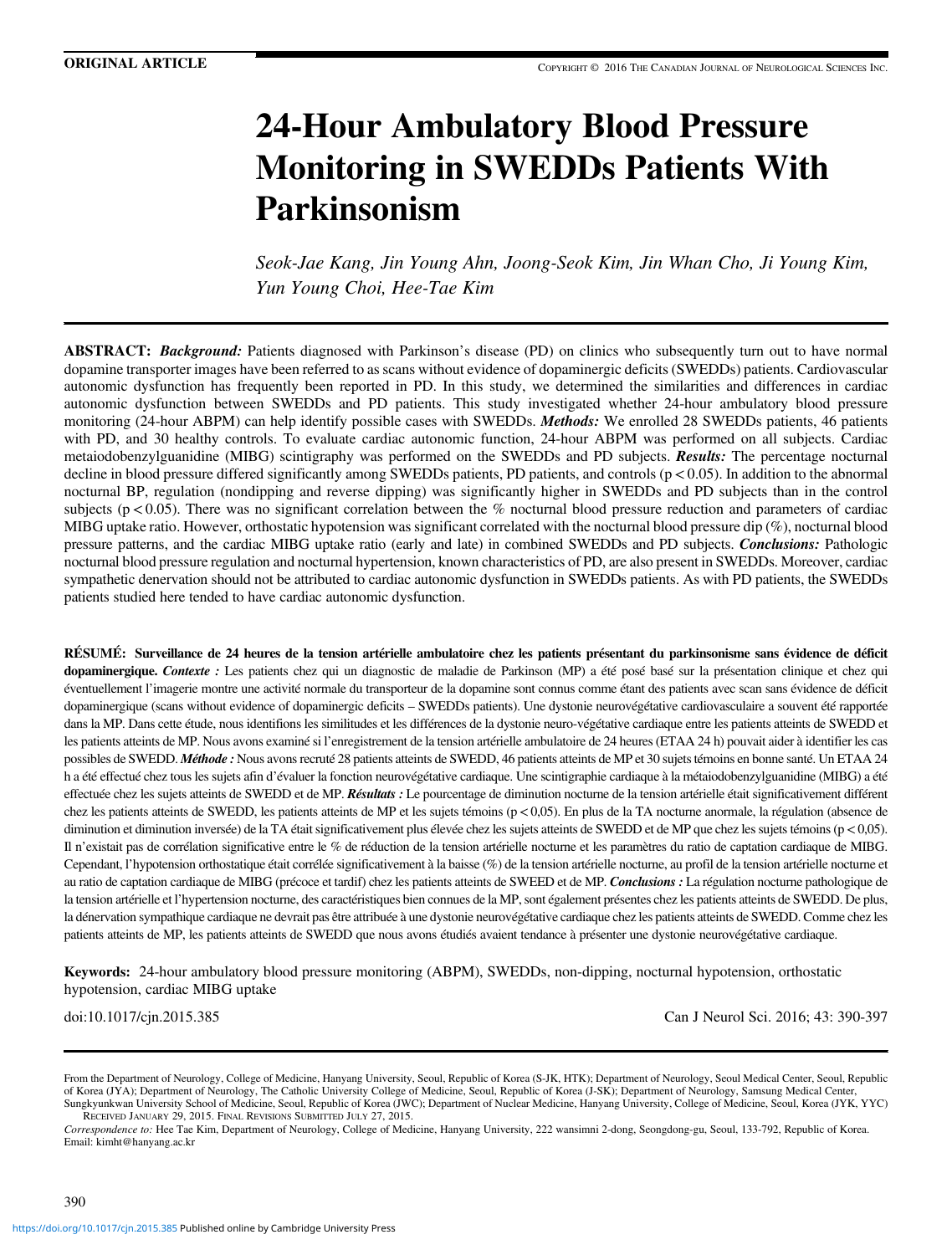#### **INTRODUCTION**

The concept of scans without evidence of dopaminergic deficits (SWEDDs) originates from the clinical trial literature for Parkinson's disease (PD), in which dopamine transporter images were made to monitor disease progression; these revealed that normal scans obtained in a substantial proportion of clinically diagnosed cases of PD (4%-15%). These patients were therefore designated SWEDDs patients.<sup>[1-3](#page-6-0)</sup> Some researchers have suggested that SWEDDs patients comprise a spectrum of diseases (idiopathic PD, essential tremor, dystonic tremor, and other parkinsonisms). $2-4$ 

PD is characterized by multisystem degeneration.<sup>[5,6](#page-6-0)</sup> Traditionally, it is considered a motor disorder, but nonmotor symptoms have been established in the past decade. The usual nonmotor symptoms include cognitive dysfunctions, psychiatric problems, autonomic failures, and sleep difficulties.<sup>[7](#page-6-0)</sup> The nonmotor symptoms are important to patients and have been found to have a severe effect on quality of life. Cardiovascular autonomic dysfunction has frequently been reported in PD. One of the clinically important non-motor features of PD is altered blood pressure (BP) regulation. Loss of the circadian rhythm of BP is an early sign of dysautonomia in PD patients with orthostatic hypotension.<sup>8</sup> A variety of circadian abnormalities that can influence hemodynamic changes are found in patients with PD. In particular, fluctuating BP, decreased heart rate variability, nocturnal BP nondipping, and nocturnal hypertension are  $common<sup>9</sup>$ 

Loss of the nocturnal BP fall was previously reported in various extrapyramidal syndromes (especially in early PD, multiple system atrophy, and progressive supranuclear palsy patients),  $10$  and loss of or decreased nocturnal BP fall (nondipper) can be a marker of autonomic dysfunction.<sup>5</sup> High nocturnal BP is associated with increased cardiovascular mortality; therefore, early detection is important.<sup>[11](#page-6-0)</sup> BP variability is influenced by sympathetic factors. In addition, there is a significant correlation between systemic BP profile and cardiac  $123\text{I}$ -metaiodobenzylguanidine (MIBG) uptake in patients with PD.<sup>12</sup> Therefore, we investigated this profile in SWEDDs patients.

In this study, we determined the similarities and differences in cardiac autonomic dysfunction in SWEDDs versus PD patients. In addition, to confirm whether a relationship exists between abnormal findings for cardiac MIBG uptake and quantitative BP profile data, we performed both examinations in the SWEDDs and PD patients. Additionally, 24-hour ambulatory BP (ABPM) profiles and cardiac MIBG uptake differences were compared in patients with orthostatic hypotension and without orthostatic hypotension.

#### MATERIALS AND METHODS

#### **Subjects**

Subjects who had PD were recruited from Hanyang University Hospital from January 2010 to May 2013. The SWEDDs patients were defined by the following criteria: adult onset (age >40 years) of parkinsonian symptoms, including asymmetric resting tremor or akinetic rigidity, previous diagnosis of PD by a specialist, and normal dopamine transporter imaging (<sup>123</sup>I-fluoropropyl-2-beta-carbomethoxy-3-beta[4-iodophenyl] nortropane positron emission tomography [FP-CIT PET]). The dopamine transporter scans of the patients were inspected by nuclear medicine clinicians who were not aware of the clinical information. The patients in the PD group fulfilled UK brain bank PD criteria<sup>[13](#page-6-0)</sup> and had abnormal FP-CIT PET findings. Patients with possible secondary causes of their parkinsonism were excluded. None of the patients were administered dopaminergic drugs until the tests were completed. We excluded patients with relevant cardiac problems, medical disorders, history of neuropathy, or current medication use (central nervous system stimulants, monoamine oxidase inhibitors, opioids, selective serotonin reuptake inhibitors, and sympathomimetics), which could have influenced the FP-CIT PET or cardiac MIBG scintigraphy. All individuals in the control group were in good health as established by chart review.

Basic patient demographic and clinical data were obtained for each patient. Disease severity was evaluated according to the unified PD rating scale (UPDRS) score and Hoehn and Yahr stage. Orthostatic hypotension was measured in the SWEDDs and PD patients. According to the American Autonomic Society, the definition of orthostatic hypotension is a constant decrease of the systolic blood pressure to  $\geq$ 20 mmHg and diastolic blood pressure to  $\geq$ 10 mmHg within 3 minutes of a change in standing position.<sup>[14](#page-6-0)</sup>

#### 24-Hour ABPM

All patients underwent 24-hour ABPM using a noninvasive portable recorder (TM-2430; A&D Medical, Saitama, Japan). The subjects were free to move during the recording. BP was assessed in the upper extremities every 15 minutes during the day and every 30 minutes during the night.

The following parameters were calculated from the raw data: 24-hour mean systolic BP (SBP)/diastolic BP (DBP)/mean arterial BP (MABP), waking SBP/DBP/MABP, sleeping SBP/DBP/ MABP, 24-hour heart rate (HR), daytime HR, nighttime HR, and nocturnal BP fall (dipper, nondipper, reverse dipper). The individual parameters were defined as follows: nighttime BP was defined as the average of the BP at the onset of sleep and awakening based on the activity sheet. According to the American Heart Association Council on High Blood Pressure Research, nocturnal hypertension is defined as nocturnal BP >125/75 and daytime hypertension is defined as daytime  $BP > 140/90$ .<sup>15</sup> Mean daytime and nighttime SBP and DBP were calculated, and the nocturnal BP dip  $(\%)$  was calculated as follows: (daytime SBP – nighttime SBP)/daytime SBP $\times$ 100.<sup>[15](#page-6-0)</sup> Subjects were divided into three subgroups according to the magnitude of the fall in BP, dippers (those who showed ordinary nocturnal falls  $[10\% \leq$  nocturnal BP reductions]); nondippers (those whose BP did not fall by the usual amount  $[0\% \leq$  nocturnal BP fall <10%]); and reverse dippers (those whose BP increased during the night).

# MIBG Scans

Cardiac MIBG scans were performed 20 minutes and 3 hours after intravenous injection of an average of 111 MBq (3 mCi) 123I-MIBG using a dual-head gamma camera (ECAM, Siemens Medical Systems, Chicago, IL, USA). The cardiac and mediastinal regions of interest were drawn for semiquantification of the 123I-MIBG uptake. Heart-to-mediastinum (H/M) uptake ratios and washout rates (WRs) were calculated using the following formulas: H/M ratio= mean count of heart uptake at 20 minutes/mean count of mediastinum uptake at 3 hours;  $WR =$ [mean count of heart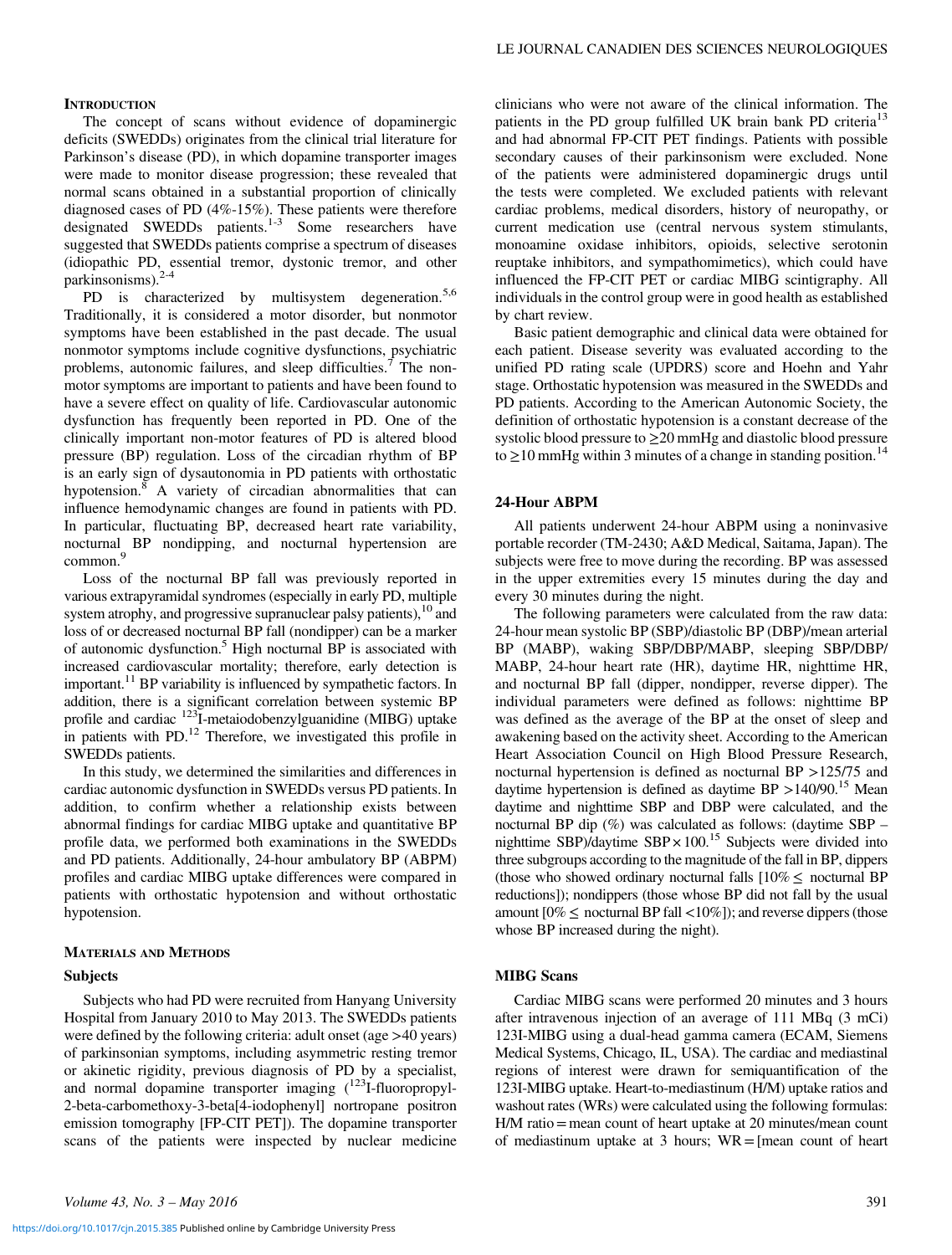uptake at 20 minutes (mean count of heart uptake at 3 hours)/mean count in early scan  $\times$  100].

# FP-CIT PET/Computed Tomography

FP-CIT PET/computed tomography (CT) was conducted in all SWEDDs and PD patients. The PET/CT scans were performed 2 hours after an intravenous injection of an average of 185 MBq (5 mCi) FP-CIT. All subjects underwent PET/CT imaging in a Biograph TruePoint 16 scanner (Siemens Medical Systems, Hoffman Estates, IL, USA). The emission PET data were acquired for 10 minutes, and the CT data were used for the attenuation correction. The dopamine transporter binding state was evaluated through visual analysis and semiquantitative analysis of the FP-CIT PET/CT. Semiquantitative analyses were performed using the specific to nonspecific binding ratio and the asymmetric index (AI). The regions of interest were identified and drawn on both caudate nuclei, both putamen, and the occipital cortex. Standardized uptake values were taken from each area, and three adjacent slices where the striatum was best observed were used for the analysis. The specific to nonspecific binding ratio was calculated using the following formula: (average standardized uptake value of striatum – average standardized uptake value of occipital cortex)/average standardized uptake value of occipital cortex. The AI was calculated according to (better uptake – worse uptake)/better uptake.

#### Statistical Analysis

The data were analyzed using SPSS 21.0. Analysis of variance and Pearson's chi-squared tests were used to compare the 24-hour ABPM profiles, H/M ratios, WRs, and clinical features of the three groups. Student's t test was used to compare 24-hour ABPM profiles, cardiac MIBG uptake, and clinical features between patients with and without orthostatic hypotension. All p values of <0.05 were considered statistically significant. Results are presented as mean values  $(\pm$  standard deviations).

#### **RESULTS**

A comparison of the baseline demographic and clinical data between the PD patients, SWEDDs patients, and control group is shown in Table 1. No significant differences were observed with respect to age, sex, disease duration, or UPDRS III. However, disease severity (Hoehn and Yahr stage) was higher in the PD group  $(2.35 \pm 1.02)$  than in the SWEDDs group  $(1.89 \pm 0.74)$ . In addition, orthostatic hypotension was more frequent in the PD group (37%) than in the SWEDDs group (14.3%) (Table 1). [Table 2](#page-3-0) presents the detailed clinical features of the 28 SWEDDs patients. All had bradykinesia with other parkinsonian symptoms, but three had not been using dopaminergic drugs because of negative responses to levodopa.

Daytime mean DBP and MABP were significantly lower in the SWEDDs patients than in controls  $(p < 0.05)$ . Nocturnal hypertension was more frequent in the SWEDDs and PD groups than in the control group  $(p < 0.05)$ . The percentage nocturnal BP dips were significantly different among SWEDDs patients, PD patients, and control subjects ( $p < 0.05$ ). Nocturnal BP patterns but did not differ significantly between the SWEDDs and PD groups, but they did differ between the two patient groups and the controls  $(p < 0.05)$  ([Table 3\)](#page-4-0) [\(Figure 1](#page-4-0)).

A comparison of cardiac MIBG uptake in the SWEDDs and PD groups revealed that the early H/M ratio was higher in the SWEDDs  $(2.53 \pm 0.60)$  patients than in the PD patients  $(2.00 \pm 0.47)$  (p < 0.05). The late H/M ratio was also higher in the SWEDDs  $(2.80 \pm 0.90)$  than the PD patients  $(1.94 \pm 0.66)$  $(p<0.05)$ . Finally, washout rates  $(\%)$  were higher in the PD  $(23.42 \pm 11.15)$  than in the SWEDDs patients  $(14.85 \pm 12.20)$  $(p < 0.05)$ .

The results of comparisons between the combined SWEDDs and PD patients with and without orthostatic hypotension are shown in [Table 4.](#page-5-0) There were significant differences in diurnal hypertension, nocturnal BP dip (%), nocturnal BP patterns [\(Figure 2\)](#page-4-0), and cardiac MIBG uptake ratio (early and late) [\(Table 4\)](#page-5-0).

When comparing FP-CIT PET/CT parameters, significant differences were observed in the SNBRs for both the striatum and in the AIs for the caudate and putamen between the two groups  $(p < 0.001$  in all areas,  $p < 0.005$  in asymmetric index, caudate). [Table 5](#page-6-0) shows the mean SNBRs for the caudate and putamen and the AI indices for the caudate and putamen in each group.

We also performed a correlation analysis, but found no correlations between the absence of a nocturnal blood pressure dip and disease duration, age, or MIBG uptake profiles.

## **DISCUSSION**

In this study, we demonstrated for the first time that 24-hour ABPM has an altered nocturnal 24-hour BP profile in most SWEDDs patients. Therefore, ABPM could even be useful for detecting autonomic dysfunction in SWEDDs patients. In addition,

|                                  | SWEDDs $(n = 28)$ | PD $(n = 46)$   | Control $(n = 30)$ | p value            |
|----------------------------------|-------------------|-----------------|--------------------|--------------------|
| Sex: female/male                 | 10/18             | 19/27           | 15/15              | $0.544*$           |
| Age                              | $70.0 + 8.4$      | $66.9 + 9.1$    | $66.3 \pm 9.3$     | $0.241*$           |
| Disease duration (months)        | $33.3 \pm 38.9$   | $33.5 \pm 36.8$ | NA                 | 0.987              |
| Hoehn and Yahr staging           | $1.8 \pm 0.7$     | $2.3 \pm 1.0$   | NA                 | $0.043^{\dagger}$  |
| <b>UPDRS</b> part III            | $22.5 \pm 15.2$   | $27.1 \pm 15.4$ | NA                 | $0.208^{\dagger}$  |
| Orthostatic hypotension, $n$ (%) | $4(14.3\%)$       | 17(37%)         | $0(0\%)$           | $0.036^{\ddagger}$ |

Table 1: Dermographics of the patients with SWEDDs and PD at baseline and of the control subjects

Data are presented as mean  $\pm$  standard deviation or number (%).

 $NS = not significant; NA = not applicable.$ 

\*Analysis of variance, <sup>†</sup>Student t test, and <sup>‡</sup>Pearson  $\chi^2$  test were used to determine p values.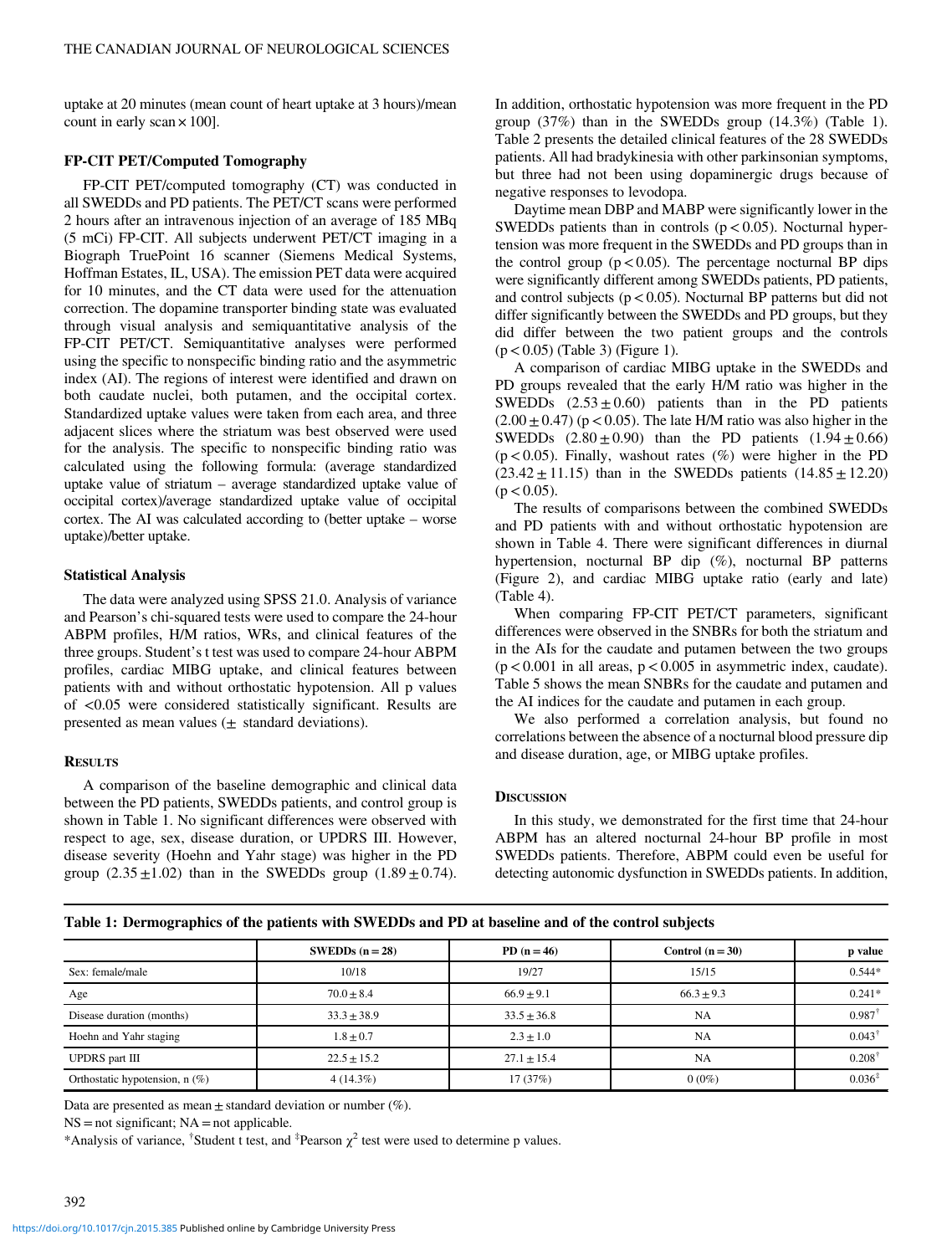| No.             | <b>Sex</b>   | Age | <b>Durations</b><br>(years) | <b>Used</b><br>dopaminergic<br>drugs? | <b>Types of</b><br>dopaminergic<br>drugs | <b>LED</b> of dopamine<br>agonists (last<br>visit) | <b>Total LED</b><br>(last visit) | L-dopa<br>response | Parkinsonian signs |
|-----------------|--------------|-----|-----------------------------|---------------------------------------|------------------------------------------|----------------------------------------------------|----------------------------------|--------------------|--------------------|
| $\mathbf{1}$    | $\mathbf{F}$ | 72  | 0.5                         | Yes                                   | Le, Pr                                   | 25                                                 | 175                              | Positive           | TR, TP, B, R, S    |
| 2               | M            | 71  | 3.6                         | Yes                                   | Le, En, Pr                               | 75                                                 | 275                              | Positive           | TR, TP, B, R       |
| 3               | F            | 71  | $\overline{c}$              | Yes                                   | Le. Pr                                   | 75                                                 | 325                              | Positive           | TR, B, R, S        |
| $\overline{4}$  | F            | 77  | 0.3                         | Yes                                   | Le, Ro                                   | 40                                                 | 790                              | Positive           | TR, B, R, S, A     |
| 5               | $\mathbf{F}$ | 79  | $\tau$                      | Yes                                   | Am                                       |                                                    | 200                              | Positive           | TR, TP, B, R, S, A |
| 6               | M            | 72  | $\mathbf{1}$                | Yes                                   | Le, Pr                                   | 150                                                | 900                              | Positive           | TR, TP, B, R, S, A |
| $7\phantom{.0}$ | $\mathbf F$  | 51  | 0.3                         | N <sub>o</sub>                        |                                          |                                                    |                                  | Negative           | TR, TP, B, R       |
| 8               | F            | 76  | $\mathbf{1}$                | Yes                                   | Am. Pr                                   | 25                                                 | 125                              | Positive           | <b>TR, B, R</b>    |
| 9               | F            | 66  | 0.5                         | Yes                                   | Am, Le, Pr                               | 25                                                 | 275                              | Positive           | <b>TR, B, R</b>    |
| 10              | F            | 78  | 6                           | Yes                                   | Le, En, Pr                               | 150                                                | 950                              | Positive           | TR, TP, B, R       |
| 11              | M            | 72  | 5                           | Yes                                   | Am, Le, Ro                               | 80                                                 | 380                              | Positive           | TP, B, R, S, A     |
| 12              | F            | 74  | $\overline{c}$              | Yes                                   | Am, Le                                   |                                                    | 250                              | Positive           | TR, TP, B, R, S, A |
| 13              | $\mathbf F$  | 65  | $\overline{3}$              | Yes                                   | Am, Se                                   |                                                    | 75                               | Positive           | TR, R, B           |
| 14              | $\mathbf F$  | 68  | $\overline{c}$              | Yes                                   | Pr                                       | 125                                                | 125                              | Positive           | TR, B, R,          |
| 15              | $\mathbf{F}$ | 69  | 0.3                         | Yes                                   | Se                                       |                                                    | 25                               | Positive           | <b>B</b> , R, A    |
| 16              | F            | 53  | $\overline{c}$              | Yes                                   | Am, Pr                                   | 75                                                 | 275                              | Positive           | TP, B, R, A        |
| 17              | $\mathbf F$  | 75  | $\overline{c}$              | Yes                                   | Le                                       |                                                    | 150                              | Positive           | TR, B, R, A        |
| 18              | F            | 77  | $\overline{4}$              | Yes                                   | Am, Le, Ro                               | 40                                                 | 740                              | Positive           | TR, B, R, S, A     |
| 19              | M            | 74  | 0.8                         | Yes                                   | Am, Le, Pr                               | 25                                                 | 525                              | Positive           | <b>TR, B, R</b>    |
| 20              | F            | 64  | 3                           | N <sub>0</sub>                        |                                          |                                                    |                                  | Negative           | TR, TP, B, R       |
| 21              | F            | 75  | $\overline{c}$              | Yes                                   | Am, Le, Pr                               | 75                                                 | 425                              | Positive           | TR, B, R, A        |
| 22              | F            | 75  | 0.3                         | Yes                                   | Am. Pr                                   | 100                                                | 300                              | Positive           | TR, TP, B, R       |
| 23              | M            | 46  | 5                           | No                                    |                                          |                                                    | 300                              | Negative           | B, R               |
| 24              | M            | 76  | 0.3                         | Yes                                   | Am, Le                                   |                                                    |                                  | Positive           | TP, B, R           |
| 25              | M            | 73  | 0.3                         | Yes                                   | Am, Le, En                               |                                                    | 733                              | Positive           | TP, B, R           |
| 26              | M            | 72  | 0.5                         | Yes                                   | Le, Ro, Pr                               | 65                                                 | 815                              | Positive           | TP, B, R           |
| 27              | M            | 79  | $\mathbf{1}$                | Yes                                   | Am, Le, Pr                               | 200                                                | 700                              | Positive           | TR, TP, B, R, A    |
| 28              | M            | 61  | 2.5                         | Yes                                   | Am, Pr                                   | 187.5                                              | 287.5                            | Positive           | TR, TP, B, R, A    |

## <span id="page-3-0"></span>Table 2: Clinical features in 28 patients with SWEDDs

 $A =$ axial involvement; Am = amantadine; B = bradykinesia; En = entacapone; Le = levodopa; LED = levodopa equivalent dose; Pr = pramipexole;  $R =$ rigidity;  $Ro =$ ropinirole;  $S =$ slowness;  $Se =$ selegiline;  $TP =$ postural tremor;  $TR =$ resting tremor.

similar patterns of cardiovascular autonomic dysfunction were seen in SWEDDs and PD patients.

Studies of nonmotor manifestations have indicated that olfactory dysfunction and cardiac sympathetic denervation could differ between SWEDDs and PD patients.<sup>[16,17](#page-6-0)</sup> We also observed differences in cardiac sympathetic denervation between SWEDDs and PD patients as in previous reports. This finding may help to differentiate patients with SWEDDs from patients with PD. However, autonomic dysfunction, which is defined by 24-hour ABPM profiles, was observed in both the SWEDDs group and the PD group. As mentioned previously, there is a spectrum of diseases in SWEDDs patients. The difference in nonmotor symptoms between SWEDDs and PD patients might also reflect a different pathophysiology of the two groups. However, we observed similar 24-hour ABPM parameters (nocturnal hypertension, nondipping patterns) in the two groups, suggesting that they have a similar pathophysiology. A recent study suggested that most SWEDDs cases are the result of the misdiagnosis of dystonic tremor patients;<sup>[2](#page-6-0)</sup> another study showed that most patients presenting as SWEDDs were rediagnosed with dystonic tremor after long-term follow-up. However, recent studies using longitudinal follow-up data for patients initially diagnosed as SWEDDs patients found that they were rediagnosed to PD, atypical parkinsonism, essential tremor, dystonic tremor, and others.<sup>[3,4](#page-6-0)</sup> We found that autonomic dysfunction, especially circadian rhythm imbalance (nondipping, nocturnal hypertension), may be a characteristic of SWEDDs patients. Nondipping can be found in various extrapyramidal syndromes (PD, MSA, PSP, CBD).<sup>[10](#page-6-0)</sup> There is one report that nondipping is correlated with the presence of subcortical ischemic lesions and cognitive impairment.<sup>[18](#page-6-0)</sup> In the same way, SWEDDs patients may suffer from mild to moderate subcortical vascular parkinsonism. These observations suggest that SWEDDs patients include not only dystonic tremor, but also PD and other Parkinson-plus syndromes.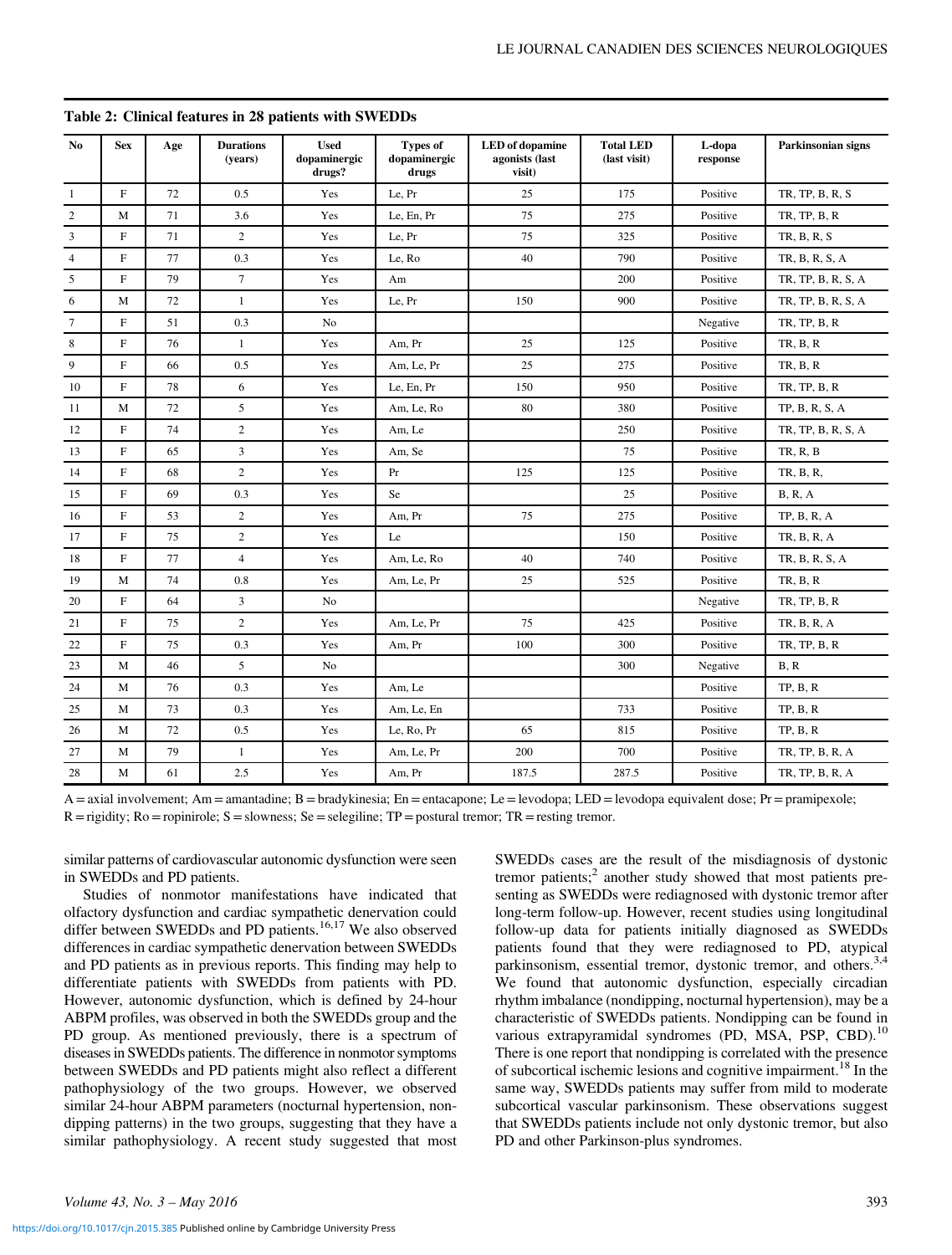|                               | SWEDDs $(n = 28)$ | $PD (n = 46)$    | Control $(n = 30)$ | p value*       | Post hoc comparison     |  |
|-------------------------------|-------------------|------------------|--------------------|----------------|-------------------------|--|
| 24-h ABPM                     |                   |                  |                    |                |                         |  |
| Daytime mean SBP (mmHg)       | $124.6 \pm 11.5$  | $127.3 \pm 12.9$ | $131.3 \pm 9.3$    | 0.091          | $SWEDDs = PD = control$ |  |
| Daytime mean DBP (mmHg)       | $74.3 \pm 6.6$    | $78.2 \pm 7.6$   | $80.4 \pm 7.3$     | 0.009          | SWEDDs < control        |  |
| Daytime MABP (mmHg)           | $91.1 \pm 7.5$    | $94.6 \pm 8.7$   | $97.3 \pm 7.2$     | 0.012          | SWEDDs < control        |  |
| Daytime mean HR (n/min)       | $74.4 \pm 8.2$    | $74.8 \pm 9.2$   | $72.5 \pm 7.1$     | 0.493          | $SWEDDs = PD = control$ |  |
| Nocturnal mean SBP (mmHg)     | $118.9 \pm 11.8$  | $122.7 \pm 19.7$ | $116.3 \pm 10.4$   | 0.199          | $SWEDDs = PD = Control$ |  |
| Nocturnal mean DBP (mmHg)     | $71.0 \pm 7.2$    | $74.2 \pm 12.3$  | $69.1 \pm 6.0$     | 0.069          | $SWEDDs = PD = control$ |  |
| Nocturnal MABP (mmHg)         | $86.9 \pm 8.0$    | $90.4 \pm 14.1$  | $84.8 \pm 6.7$     | 0.088          | $SWEDDs = PD = control$ |  |
| Nocturnal mean HR (n/min)     | $67.3 \pm 10.5$   | $66.1 \pm 9.3$   | $63.3 \pm 7.8$     | 0.231          | $SWEDDs = PD = control$ |  |
| 24-h mean SBP (mmHg)          | $122.6 \pm 10.9$  | $126.1 \pm 14.0$ | $126.9 \pm 7.6$    | 0.328          | $SWEDDs = PD = control$ |  |
| 24-h mean DBP (mmHg)          | $74.8 \pm 9.5$    | $77.5 \pm 8.7$   | $77.0 \pm 5.4$     | 0.378          | $SWEDDs = PD = control$ |  |
| 24-h MABP (mmHg)              | $90.7 \pm 8.7$    | $93.7 \pm 9.8$   | $93.6 \pm 5.3$     | 0.298          | $SWEDDs = PD = control$ |  |
| 24-h mean HR (n/min)          | $73.2 \pm 11.6$   | $72.6 \pm 9.0$   | $69.6 \pm 7.1$     | 0.271          | $SWEDDs = PD = control$ |  |
| Diurnal hypertension, n (%)   | $4(14.3\%)$       | $5(10.9\%)$      | $6(20\%)$          | 0.549†         |                         |  |
| Nocturnal hypertension, n (%) | $14(50\%)$        | 27(58.7%)        | $9(30\%)$          | $0.042\dagger$ |                         |  |
| Nocturnal BP dip $(\%)$       | $4.3 \pm 6.9$     | $3.7 \pm 10.2$   | $11.2 \pm 8.7$     | 0.001          | $SWEDDs = PD <$ control |  |
| Nocturnal BP profile          |                   |                  |                    | $0.001\dagger$ |                         |  |
| Dipping, $n$ (%)              | 5(17.9)           | 13(28.3)         | 20(66.7)           |                |                         |  |
| Nondipping, $n$ (%)           | 18 (64.3)         | 20(43.5)         | 8(26.7)            |                |                         |  |
| Reverse dipping, $n$ (%)      | 5(17.9)           | 13(28.3)         | 2(6.7)             |                |                         |  |
| Nocturnal pulse decrease      | $5.46 \pm 6.24$   | $9.83 \pm 9.92$  | $9.23 \pm 6.09$    | 0.070          | $SWEDDs = PD = control$ |  |

<span id="page-4-0"></span>Table 3: Summary of the main variables in the ambulatory recording of blood pressure

Data are presented as mean  $\pm$  standard deviation or number (%).

\*ANOVA test were used to determine p values with Bonferroni post hoc paired comparison tests.

†Pearson  $\chi^2$  test.

The causes of nondipping and nocturnal hypertension are not understood. However, autonomic dysfunction is almost always associated with a nondipping BP profile and sometimes even with



Figure 1: 24-hour blood pressure circadian patterns in SWEDDs, PD, and control.

nocturnal hypertension.<sup>[19,20](#page-6-0)</sup> Daytime inactivity and poor sleep quality may explain the nondipping phenomenon, but nondipping is also related to a number of clinical conditions that usually have no influence on daytime activity and/or sleep quality.<sup>[19](#page-6-0)</sup> In parkinsonian syndromes, orthostatic hypotension develops as a synergistic effect of cardiovascular noradrenergic denervation and



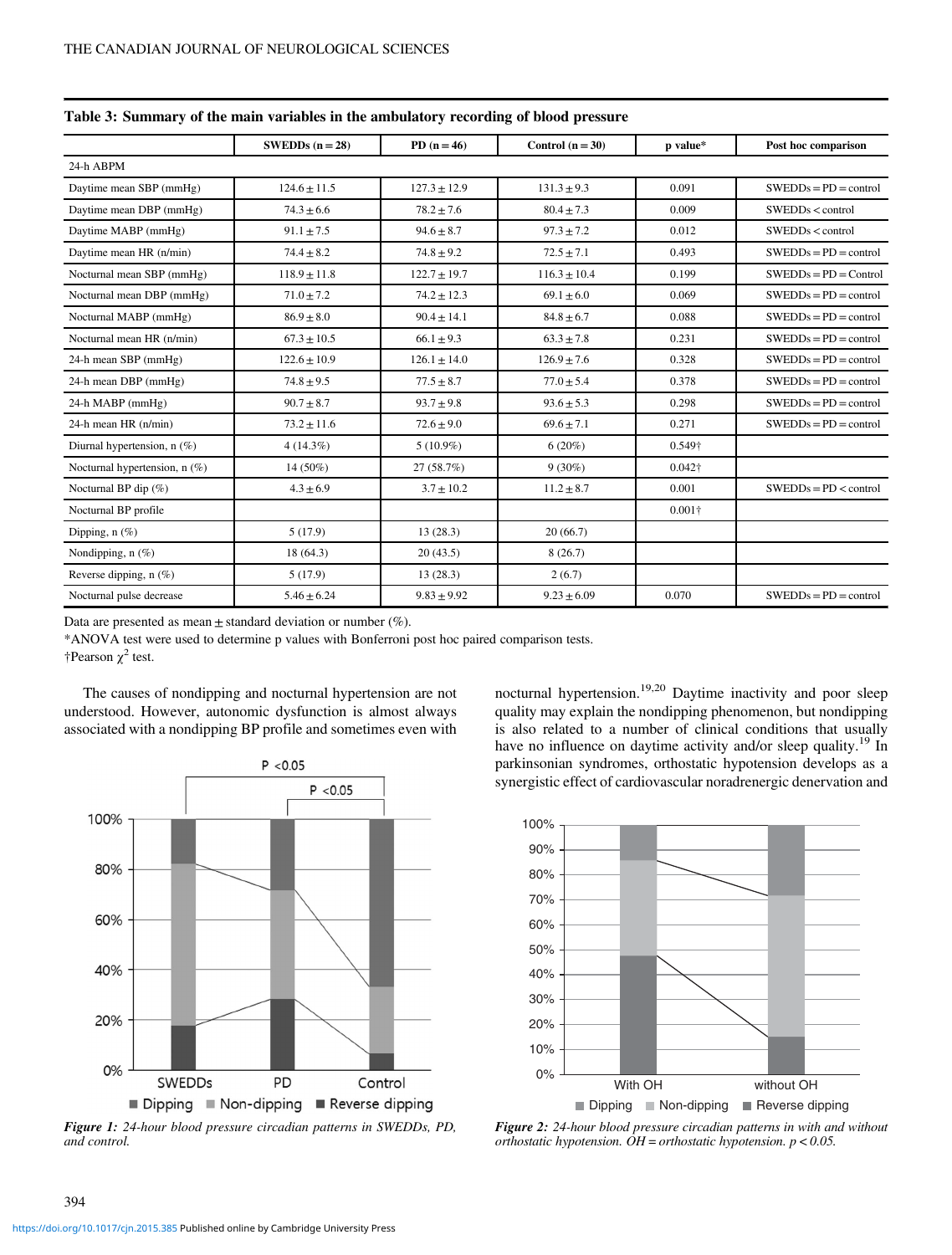|                                 | With OH $(n = 21)$ | Without OH $(n = 53)$ | p value*        |
|---------------------------------|--------------------|-----------------------|-----------------|
| Sex: female/male                | 9/12               | 20/33                 | $0.686^{\rm b}$ |
| Age                             | $68.1 \pm 8.9$     | $68.1 \pm 9.0$        | 0.994           |
| Disease duration (months)       | $28.7 \pm 33.5$    | $35.3 \pm 38.2$       | 0.495           |
| Hoehn and Yahr staging          | $2.3\pm1.2$        | $2.0 \pm 0.7$         | 0.336           |
| <b>UPDRS</b> part III           | $29.1 \pm 18.7$    | $23.9 \pm 13.7$       | 0.191           |
| Diagnosis (SWEDDs/PD)           | 4/17               | 24/29                 | $0.037\dagger$  |
| 24-h ABPM                       |                    |                       |                 |
| Daytime mean SBP (mmHg)         | $122.8 \pm 12.2$   | $127.7 \pm 12.3$      | 0.128           |
| Daytime mean DBP (mmHg)         | $76.5 \pm 7.2$     | $76.9 \pm 7.6$        | 0.845           |
| Daytime MABP (mmHg)             | $91.9 \pm 8.2$     | $93.8 \pm 8.5$        | 0.392           |
| Daytime mean HR (n/min)         | $72.9 \pm 8.0$     | $75.4 \pm 9.1$        | 0.283           |
| Nocturnal mean SBP (mmHg)       | $123.8 \pm 18.6$   | $120.3 \pm 16.6$      | 0.426           |
| Nocturnal mean DBP (mmHg)       | $75.4 \pm 13.2$    | $72.0 \pm 9.5$        | 0.223           |
| Nocturnal MABP (mmHg)           | $91.5 \pm 14.4$    | $88.1 \pm 11.2$       | 0.277           |
| Nocturnal mean HR (n/min)       | $64.2 \pm 9.1$     | $67.5 \pm 9.9$        | 0.200           |
| 24-h mean SBP (mmHg)            | $123.0 \pm 13.1$   | $125.4 \pm 12.9$      | 0.468           |
| 24-h mean DBP (mmHg)            | $76.0 \pm 8.6$     | $76.6 \pm 9.3$        | 0.774           |
| 24-h MABP (mmHg)                | $91.6 \pm 9.5$     | $92.9 \pm 9.5$        | 0.607           |
| 24-h mean HR (n/min)            | $70.8 \pm 8.1$     | $73.7 \pm 10.6$       | 0.260           |
| Diurnal hypertension, n (%)     | $0(0\%)$           | 9(17%)                | $0.045\dagger$  |
| Nocturnal hypertension, $n$ (%) | 13 (61.9%)         | 28 (52.8%)            | 0.482†          |
| Nocturnal BP dip (%)            | $-0.7\pm10.3$      | $5.9 \pm 7.8$         | $0.002\dagger$  |
| Nocturnal BP pattern            |                    |                       | $0.010\dagger$  |
| Dipping, $n$ (%)                | $3(14.3\%)$        | 15(28.3%)             |                 |
| Nondipping, $n$ (%)             | $8(38.1\%)$        | 30 $(56.6\%)$         |                 |
| Reverse dipping, n (%)          | $10(47.6\%)$       | $8(15.1\%)$           |                 |
| Nocturnal pulse decrease        | $8.66 \pm 5.68$    | $7.9 \pm 9.9$         | 0.768           |
| MIBG uptake                     |                    |                       |                 |
| Early                           | $1.9 \pm 0.5$      | $2.3 \pm 0.5$         | 0.019           |
| Late                            | $1.9 \pm 0.6$      | $2.4 \pm 0.8$         | 0.020           |
| Washout                         | $22.6 \pm 11.7$    | $19.2 \pm 12.3$       | 0.287           |

<span id="page-5-0"></span>Table 4 : Comparisons between patients with and without orthostatic hypotension

\*Student t test.

†Pearson  $\chi^2$  test.

baroreflex failure.<sup>[21](#page-7-0)</sup> Nondipping accompanied by nocturnal hypertension shared a common mechanism with orthostatic hypotension in PD. Autonomic dysfunction in PD has been investigated by various methodologies. Autonomic dysfunction, at least as reflected by sympathetic noradrenergic denervation, seems to occur independently of the dopaminergic lesion that produces the movement disorder in PD.<sup>[22](#page-7-0)</sup> Therefore, nondipping and nocturnal hypertension can be observed in SWEDDs patients independently of the dopaminergic deficits.<sup>23</sup> However, there are significant differences in MIBG uptake between SWEDDs and PD patients that contribute to the former's lack of postganglionic cardiac sympathetic denervation. Therefore, other types of autonomic dysfunction may contribute to the nondipping in SWEDDs patients. Alternatively, SWEDDs patients could have a form of PD without evidence of postganglionic cardiac sympathetic denervation.

There have been few studies of the possible correlation between MIBG uptake and systemic BP profiles.<sup>[8](#page-6-0),[12](#page-6-0)</sup> MIBG uptake has been reported to be correlated with nocturnal BP  $dips;<sup>12</sup>$  however, we could not found any correlation between MIBG uptake and systemic BP profiles in each groups. Interestingly, the nondipping patterns in the two groups (PD and SWEDDs patients) were similar. However, they differed with respect to the early and delayed H/M ratio on the MIBG scan. The SWEDDs group had nearly normal MIBG uptake, whereas the PD group had decreased MIBG uptake. This finding implies that the mechanism of nondipping in SWEDDs patients is different from that in PD. We also do not know about the mechanism of this nondipping, as other mechanisms would exist in SWEDDs.

In addition, there have been few studies of the correlation between orthostatic hypotension and autonomic dysfunction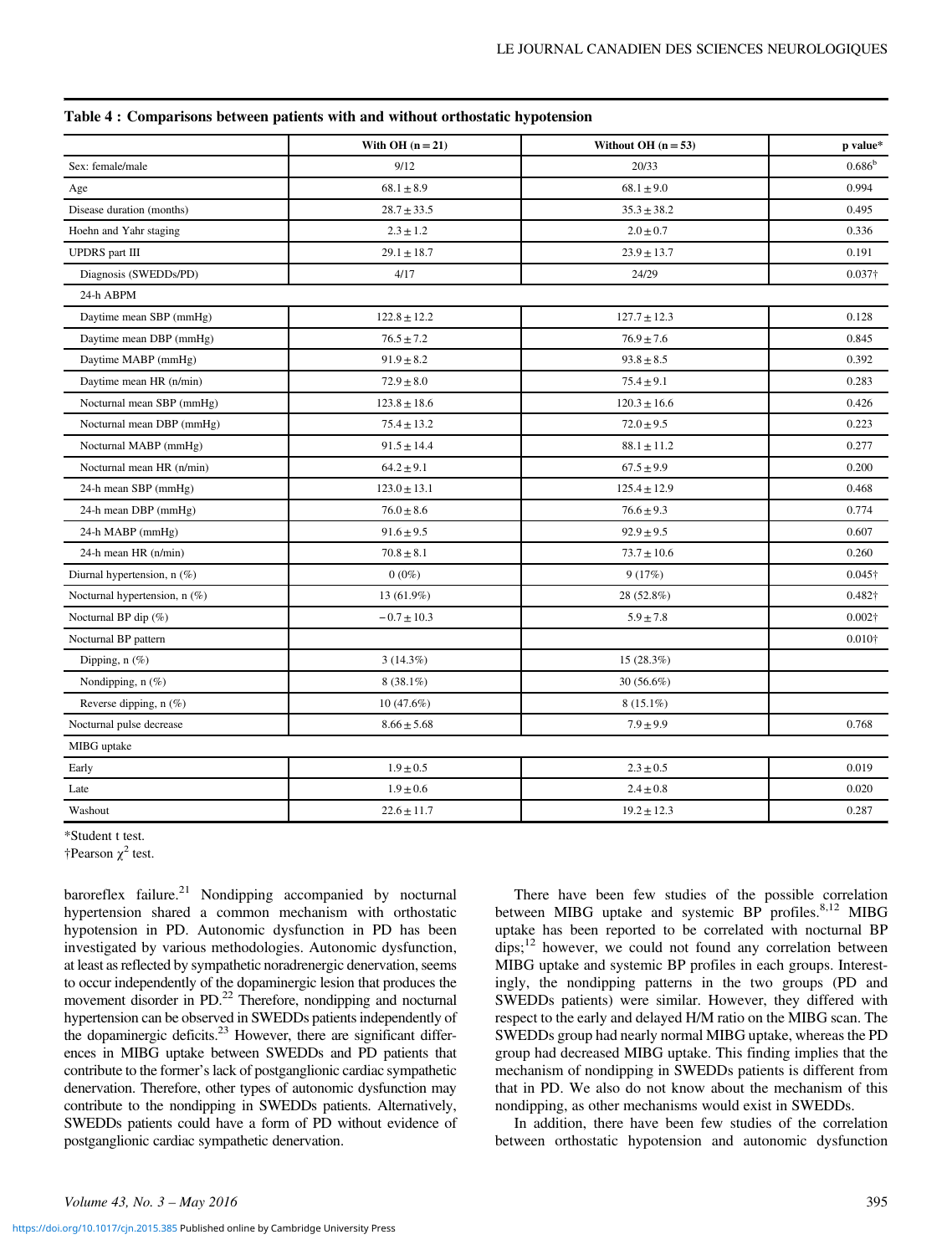| SWEDDs $(n = 28)$ | $PD (n = 46)$ | p value | Control $(n = 26)$ (16) |
|-------------------|---------------|---------|-------------------------|
| $70.0 + 8.4$      | $66.9 + 9.1$  | < 0.001 | $61.88 \pm 1.88$        |
| $3.34 + 0.80$     | $2.46 + 0.90$ | < 0.001 | $3.47 \pm 0.38$         |
| $3.43 + 0.88$     | $1.58 + 0.77$ | < 0.001 | $3.69 \pm 0.40$         |
| $3.26 \pm 0.79$   | $2.42 + 0.89$ | < 0.001 | $3.52 \pm 0.65$         |
| $3.33 + 0.92$     | $1.39 + 0.70$ | < 0.001 | $3.77 \pm 0.38$         |
| $0.05 + 0.11$     | $0.11 + 0.09$ | 0.003   | $0.04 \pm 0.03$         |
| $0.05 + 0.04$     | $0.24 + 0.16$ | < 0.001 | $0.05 \pm 0.03$         |
|                   |               |         |                         |

<span id="page-6-0"></span>Table 5: 123I-FP-CIT PET/CT results

Data are mean  $\pm$  standard deviation.

(nocturnal BP dip, cardiac MIBG uptake).8,[23,24](#page-7-0) In our study, we divided the SWEDDs and PD patients into two groups based on the presence of orthostatic hypotension and found a significant correlation between orthostatic hypotension/nocturnal BP pattern and cardiac MIBG uptake. This findings may be accounted for by the fact that orthostatic hypotension is a symptom of sympathetic nervous disturbance. In patients with PD and autonomic failure, orthostatic hypotension in the morning hours is caused by natriuresis and polyuria caused by nocturnal hypertension.<sup>24,25</sup> But not all the patients with orthostatic hypotension in our study had nocturnal hypertension. There is one report that cardiac and vasomotor sympathetic activities are present in early stage de novo PD, even without orthostatic hypotension.<sup>[26](#page-7-0)</sup> This result could support our observation of nondipping and reverse dipping patterns in the absence of orthostatic hypotension. Conversely, SWEDDs patients may have abnormal vasomotor sympathetic activities. More studies are needed to clarify this matter. In addition, final diagnosis in patients with SWEDDs involving this study had not defined, which is a limitation of our study. We will continue follow-up studies with these subjects.

In this study, we examined the similarities and differences in cardiac autonomic dysfunction between SWEDDs and PD patients. We confirmed that cardiovascular dysautonomia can exist in SWEDDs patients. Furthermore, we concluded that 24-hour ABPM monitoring could be a useful method for detecting cardiovascular dysautonomia in SWEDDs patients.

#### **DISCLOSURES**

None of the authors have anything to disclose.

#### **REFERENCES**

- 1. Utiumi MA, Felicio AC, Borges CR, Braatz VL, Rezende SA, Munhoz RP, et al. Dopamine transporter imaging in clinically unclear cases of parkinsonism and the importance of scans without evidence of dopaminergic deficit (SWEDDs). Arq Neuropsiquiatr. 2012;70:667-73.
- 2. Schwingenschuh P, Ruge D, Edwards MJ, Terranova C, Katschnig P, Carrillo F, et al. Distinguishing SWEDDs patients with asymmetric resting tremor from Parkinson's disease: a clinical and electrophysiological study. Mov Disord. 2010;25:560-9.
- 3. Menendez-Gonzalez M, Tavares F, Zeidan N, Salas-Pacheco JM, Arias-Carrion O. Diagnoses behind patients with hard-to-classify tremor and normal DaT-SPECT: a clinical follow up study. Front Aging Neurosci. 2014;6:56.
- 4. Marek K, Seibyl J, Eberly S, Oakes D, Shoulson I, Lang AE, et al. Longitudinal follow-up of SWEDD subjects in the PRECEPT Study. Neurology. 2014;82:1791-7.
- 5. Sommer S, Aral-Becher B, Jost W. Nondipping in Parkinson's disease. Parkinsons Dis. 2011;2011:897586.
- 6. Moore DJ, West AB, Dawson VL, Dawson TM. Molecular pathophysiology of Parkinson's disease. Annu Rev Neurosci. 2005;28:57-87.
- 7. Sung VW, Nicholas AP. Nonmotor symptoms in Parkinson's disease: expanding the view of Parkinson's disease beyond a pure motor, pure dopaminergic problem. Neurol Clin. 2013;31(3 Suppl):S1-16.
- 8. Berganzo K, Diez-Arrola B, Tijero B, Lezcano E, Llorens V, Ugarriza I, et al. Nocturnal hypertension and dysautonomia in patients with Parkinson's disease: are they related? J Neurol. 2013;260:1752-6.
- 9. Oh YS, Kim JS, Yang DW, Koo JS, Kim YI, Jung HO, et al. Nighttime blood pressure and white matter hyperintensities in patients with Parkinson disease. Chronobiol Int. 2013;30:811-7.
- 10. Schmidt C, Berg D, Herting, Prieur S, Junghanns S, Schweitzer K, et al. Loss of nocturnal blood pressure fall in various extrapyramidal syndromes. Mov Disord. 2009;24:2136-42.
- 11. Kwon HM, Lim JS, Kim YS, Moon J, Park H, Kim HY, et al. Cerebral microbleeds are associated with nocturnal reverse dipping in hypertensive patients with ischemic stroke. BMC Neurol. 2014;14:8.
- 12. Manabe Y, Fujii D, Kono S, Sakai Y, Tanaka T, Narai H, et al. Systemic blood pressure profile correlates with cardiac 123I-MIBG uptake in patients with Parkinson's disease. J Neurol Sci. 2011;307:153-6.
- 13. Hughes AJ, Daniel SE, Kilford L, Lees AJ. Accuracy of clinicaldiagnosis of idiopathic Parkinsons disease—a clinicopathological study of 100 cases. J Neurol Neurosur Psychiatry. 1992;55:181-4.
- 14. Freeman R, Wieling W, Axelrod FB, Benditt DG, Benarroch E, Biaggioni I, et al. Consensus statement on the definition of orthostatic hypotension, neurally mediated syncope and the postural tachycardia syndrome. Auton Neurosci. 2011;161:46-8.
- 15. Pickering TG, Hall JE, Appel LJ, Falkner BE, Graves J, Hill MN, et al. Recommendations for blood pressure measurement in humans and experimental animals: part 1: blood pressure measurement in humans: a statement for professionals from the Subcommittee of Professional and Public Education of the American Heart Association Council on High Blood Pressure Research. Circulation. 2005;111:697-716.
- 16. Jang W, Kim JS, Cho JW, Kim YH, Kim JY, Choi YY, et al. Cardiac sympathetic denervation in Parkinson's disease patients with SWEDDs. Neurol Sci. 2013;34:1375-82.
- 17. Silveira-Moriyama L, Schwingenschuh P, O'Donnell A, Schneider SA, Mir P, Carrillo F, et al. Olfaction in patients with suspected parkinsonism and scans without evidence of dopaminergic deficit (SWEDDs). J Neurol Neurosurgery Psychiatry. 2009;80:744-8.
- 18. Kim JE, Shin JS, Jeong JH, Choi KG, Park KD, Kim S. Relationships between 24-hour blood pressures, subcortical ischemic lesions, and cognitive impairment. J Clin Neurol. 2009;5:139-45.
- 19. Birkenhager AM, van den Meiracker AH. Causes and consequences of a non-dipping blood pressure profile. Neth J Med. 2007;65: 127-31.
- 20. Kanbay M, Turgut F, Uyar ME, Akcay A, Covic A. Causes and mechanisms of nondipping hypertension. Clin Exp Hypertens. 2008;30:585-97.